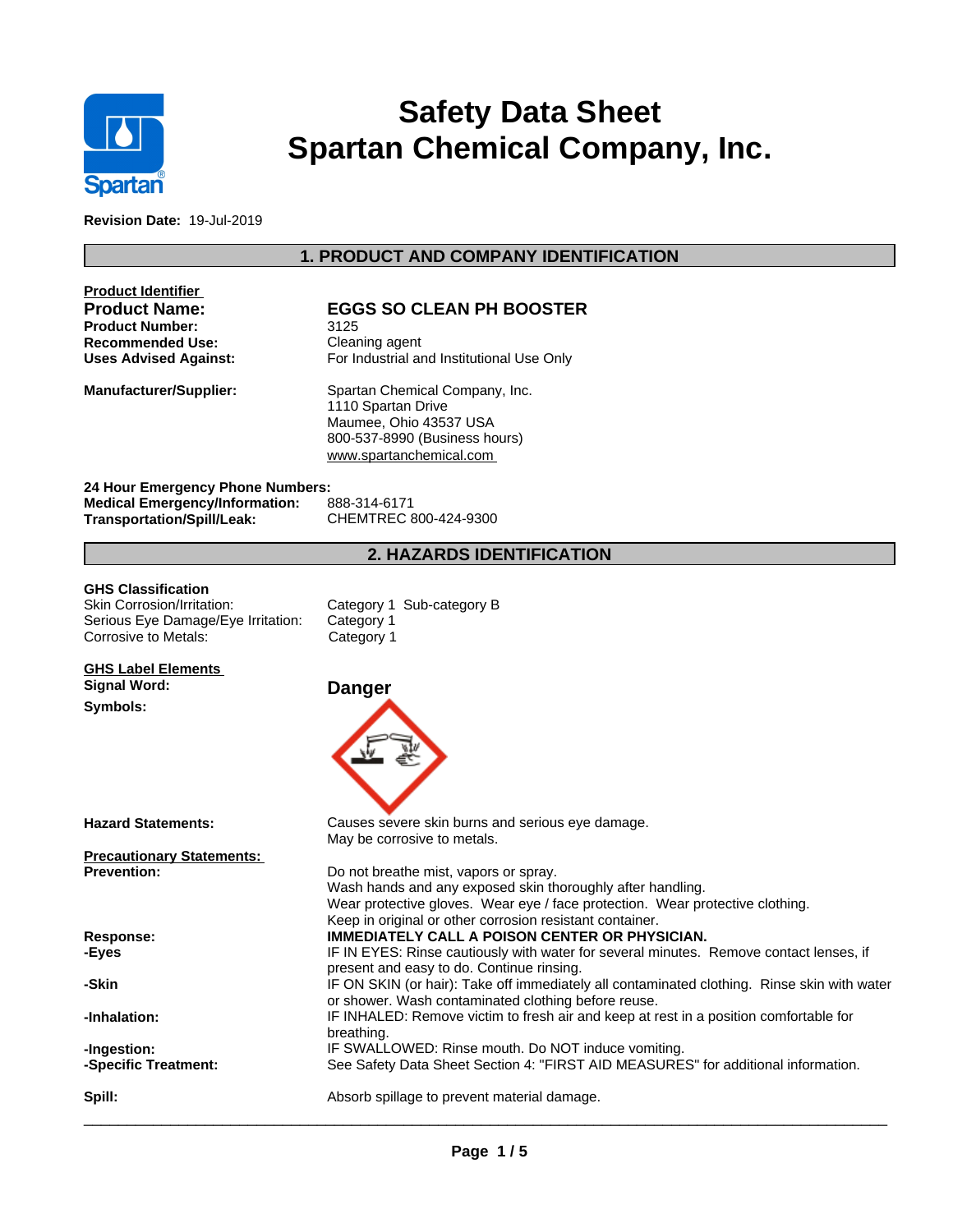| Storage:<br>Disposal:                    | Store locked up. Store in corrosion resistant container.<br>Dispose of contents and container in accordance with local, state and federal regulations.                                                                          |
|------------------------------------------|---------------------------------------------------------------------------------------------------------------------------------------------------------------------------------------------------------------------------------|
| <b>Hazards Not Otherwise Classified:</b> | Not Applicable                                                                                                                                                                                                                  |
| <b>Other Information:</b>                | • Corrosive.<br>• Harmful or fatal if swallowed.<br>. Harmful contact may not cause immediate pain.<br>• Inhalation of vapors or mist may cause respiratory irritation or damage.<br>• Take off and destroy contaminated shoes. |

- Keep out of reach of children.
- NOTE TO PHYSICIAN: Probable mucosal damage may contraindicate the use of gastric lavage.

 $\overline{\phantom{a}}$  ,  $\overline{\phantom{a}}$  ,  $\overline{\phantom{a}}$  ,  $\overline{\phantom{a}}$  ,  $\overline{\phantom{a}}$  ,  $\overline{\phantom{a}}$  ,  $\overline{\phantom{a}}$  ,  $\overline{\phantom{a}}$  ,  $\overline{\phantom{a}}$  ,  $\overline{\phantom{a}}$  ,  $\overline{\phantom{a}}$  ,  $\overline{\phantom{a}}$  ,  $\overline{\phantom{a}}$  ,  $\overline{\phantom{a}}$  ,  $\overline{\phantom{a}}$  ,  $\overline{\phantom{a}}$ 

### **3. COMPOSITION / INFORMATION ON INGREDIENTS**

| <b>Chemical Name</b>       | <b>CAS No</b>                                            | $\sim 0$<br><br>n1-7.   |
|----------------------------|----------------------------------------------------------|-------------------------|
| Water                      | 770c<br><b>40</b><br>כ-סו<br>24۰                         | 60-100                  |
| . .<br>Hvdroxide<br>30dium | $\overline{\phantom{a}}$<br>1310<br>-<br>- ت<br><u>_</u> | $\sim$<br>-30<br>' '∹ວບ |

Specific chemical identity and/or exact percentage of composition has been withheld as a trade secret.

|                                                | <b>4. FIRST AID MEASURES</b>                                                                                                                                                                                                                       |
|------------------------------------------------|----------------------------------------------------------------------------------------------------------------------------------------------------------------------------------------------------------------------------------------------------|
|                                                |                                                                                                                                                                                                                                                    |
| -Eye Contact:                                  | Rinse cautiously with water for at least 15 minutes. Remove contact lenses, if present and<br>easy to do. Continue rinsing. IMMEDIATELY CALL A POISON CENTER OR PHYSICIAN.                                                                         |
| -Skin Contact:                                 | Take off immediately all contaminated clothing and shoes. Rinse with water or shower for<br>at least 15 minutes. IMMEDIATELY CALL A POISON CENTER OR PHYSICIAN, Wash<br>contaminated clothing before reuse. Discard or destroy contaminated shoes. |
| -Inhalation:                                   | Remove victim to fresh air and keep at rest in a position comfortable for breathing.<br>IMMEDIATELY CALL A POISON CENTER OR PHYSICIAN.                                                                                                             |
| -Ingestion:                                    | Rinse mouth. Do NOT induce vomiting. IMMEDIATELY CALL A POISON CENTER OR<br>PHYSICIAN. Never give anything by mouth to an unconscious person.                                                                                                      |
| <b>Note to Physicians:</b>                     | NOTE TO PHYSICIAN: Probable mucosal damage may contraindicate the use of gastric<br>lavage.                                                                                                                                                        |
|                                                | <b>5. FIRE-FIGHTING MEASURES</b>                                                                                                                                                                                                                   |
| <b>Suitable Extinguishing Media:</b>           | Product does not support combustion, Use extinguishing agent suitable for type of<br>surrounding fire                                                                                                                                              |
| Specific Hazards Arising from the<br>Chemical: | Dried product is capable of burning. Combustion products are toxic.                                                                                                                                                                                |
| <b>Hazardous Combustion Products:</b>          | May include Carbon monoxide Carbon dioxide and other toxic gases or vapors.                                                                                                                                                                        |
|                                                | $ML = 0.0011A/0.011 = 0.0001C/0.011 = 0.0001C/0.011C/0.011C/0.011C/0.011C/0.011C/0.011C/0.011C/0.011C/0.011C/0.011C/0.011C/0.011C/0.011C/0.011C/0.011C/0.011C/0.011C/0.011C/0.011C/0.011C/0.011C/0.011C/0.011C/0.011C/0.011C/0.01$                 |

**Protective Equipment and Precautions for Firefighters:** Wear MSHA/NIOSH approved self-contained breathing apparatus (SCBA) and full protective gear. Cool fire-exposed containers with water spray.

# **6. ACCIDENTAL RELEASE MEASURES**

| <b>Personal Precautions:</b>      | Avoid contact with skin, eyes or clothing. Use personal protective equipment as required.       |  |  |  |
|-----------------------------------|-------------------------------------------------------------------------------------------------|--|--|--|
| <b>Environmental Precautions:</b> | Do not rinse spill onto the ground, into storm sewers or bodies of water.                       |  |  |  |
| <b>Methods for Clean-Up:</b>      | Prevent further leakage or spillage if safe to do so. Contain and collect spillage with         |  |  |  |
|                                   | non-combustible absorbent material, (e.g. sand, earth, diatomaceous earth, vermiculite)         |  |  |  |
|                                   | and place in container for disposal according to local / national regulations (see Section 13). |  |  |  |

# **7. HANDLING AND STORAGE**

 $\overline{\phantom{a}}$  ,  $\overline{\phantom{a}}$  ,  $\overline{\phantom{a}}$  ,  $\overline{\phantom{a}}$  ,  $\overline{\phantom{a}}$  ,  $\overline{\phantom{a}}$  ,  $\overline{\phantom{a}}$  ,  $\overline{\phantom{a}}$  ,  $\overline{\phantom{a}}$  ,  $\overline{\phantom{a}}$  ,  $\overline{\phantom{a}}$  ,  $\overline{\phantom{a}}$  ,  $\overline{\phantom{a}}$  ,  $\overline{\phantom{a}}$  ,  $\overline{\phantom{a}}$  ,  $\overline{\phantom{a}}$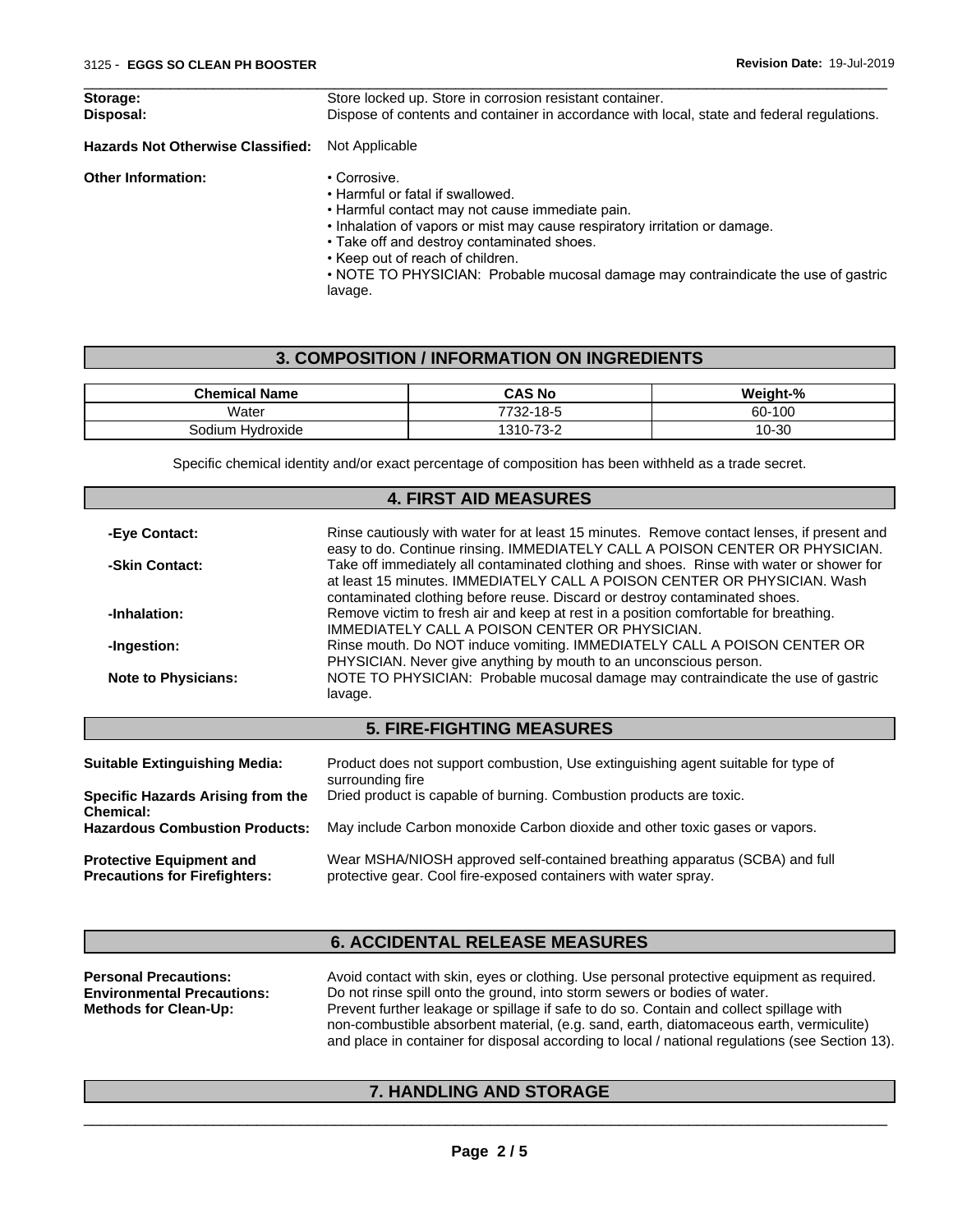**Advice on Safe Handling:** Handle in accordance with good industrial hygiene and safety practice. Wash thoroughly after handling.

 $\overline{\phantom{a}}$  ,  $\overline{\phantom{a}}$  ,  $\overline{\phantom{a}}$  ,  $\overline{\phantom{a}}$  ,  $\overline{\phantom{a}}$  ,  $\overline{\phantom{a}}$  ,  $\overline{\phantom{a}}$  ,  $\overline{\phantom{a}}$  ,  $\overline{\phantom{a}}$  ,  $\overline{\phantom{a}}$  ,  $\overline{\phantom{a}}$  ,  $\overline{\phantom{a}}$  ,  $\overline{\phantom{a}}$  ,  $\overline{\phantom{a}}$  ,  $\overline{\phantom{a}}$  ,  $\overline{\phantom{a}}$ 

**Storage Conditions:** Keep containers tightly closed in a dry, cool and well-ventilated place. Keep out of the reach of children. Keep from freezing.

# **8. EXPOSURE CONTROLS / PERSONAL PROTECTION**

| <b>Occupational Exposure Limits:</b>   |                                                                                                        |                                                                                                                                                                                                                                                                         |                             |
|----------------------------------------|--------------------------------------------------------------------------------------------------------|-------------------------------------------------------------------------------------------------------------------------------------------------------------------------------------------------------------------------------------------------------------------------|-----------------------------|
| <b>Chemical Name</b>                   | <b>ACGIH TLV</b>                                                                                       | <b>OSHA PEL</b>                                                                                                                                                                                                                                                         | <b>NIOSH</b>                |
| Sodium Hydroxide                       | Ceiling: 2 mg/m <sup>3</sup>                                                                           | TWA: $2 \text{ mg/m}^3$                                                                                                                                                                                                                                                 | IDLH: $10 \text{ mg/m}^3$   |
| 1310-73-2                              |                                                                                                        | (vacated) Ceiling: $2 \text{ mg/m}^3$                                                                                                                                                                                                                                   | Ceiling: $2 \text{ mg/m}^3$ |
| <b>Engineering Controls:</b>           | Provide good general ventilation.<br>engineering controls should be considered.<br>product is handled. | If work practices generate dust, fumes, gas, vapors or mists which expose workers to<br>chemicals above the occupational exposure limits, local exhaust ventilation or other<br>Eye wash stations and shower facilities should be readily accessible in areas where the |                             |
| <b>Personal Protective Equipment</b>   |                                                                                                        |                                                                                                                                                                                                                                                                         |                             |
| <b>Eye/Face Protection:</b>            |                                                                                                        | Wear splash goggles. For severe use-conditions, wear a face shield over the goggles.                                                                                                                                                                                    |                             |
| <b>Skin and Body Protection:</b>       | product.                                                                                               | Wear rubber or other chemical-resistant gloves. Use of impervious apron, boots and other<br>protective equipment should be considered in order to prevent or minimize contact with this                                                                                 |                             |
| <b>Respiratory Protection:</b>         | Not required with expected use.                                                                        | If occupational exposure limits are exceeded or respiratory irritation occurs, use of a<br>NIOSH/MSHA approved respirator suitable for the use-conditions and chemicals in Section                                                                                      |                             |
| <b>General Hygiene Considerations:</b> | 3 should be considered.<br>See 29 CFR 1910.132-138 for further guidance.                               | Wash hands and any exposed skin thoroughly after handling.                                                                                                                                                                                                              |                             |

| Appearance/Physical State:             | Liquid                            |
|----------------------------------------|-----------------------------------|
| Color:                                 | Clear                             |
| Odor:                                  | Low                               |
| pH:                                    | 14.0                              |
| <b>Melting Point / Freezing Point:</b> | <b>No information available.</b>  |
| <b>Boiling Point / Boiling Range:</b>  | 124 °C / 255 °F                   |
| <b>Flash Point:</b>                    | > 124 °C / > 255 °F ASTM D56      |
| <b>Evaporation Rate:</b>               | $< 1$ (BuAc = 1)                  |
| Flammability (solid, gas)              | <b>No information available.</b>  |
| <b>Upper Flammability Limit:</b>       | <b>No information available.</b>  |
| <b>Lower Flammability Limit:</b>       | <b>INo information available.</b> |
| Vapor Pressure:                        | <b>No information available.</b>  |
| Vapor Density:                         | <b>No information available.</b>  |
| <b>Specific Gravity:</b>               | 1.27                              |
| Solubility(ies):                       | Soluble in water                  |
| <b>Partition Coefficient:</b>          | <b>No information available.</b>  |
| <b>Autoignition Temperature:</b>       | <b>No information available.</b>  |
| <b>Decomposition Temperature:</b>      | No information available.         |
| Viscosity:                             | <b>No information available.</b>  |

**9. PHYSICAL AND CHEMICAL PROPERTIES**

## **10. STABILITY AND REACTIVITY**

| <b>Reactivity:</b>          | This material is considered to be non-reactive under normal conditions of use.                               |
|-----------------------------|--------------------------------------------------------------------------------------------------------------|
| <b>Chemical Stability:</b>  | Stable under normal conditions.                                                                              |
|                             | Possibility of Hazardous Reactions: Contact with aluminum or other reactive metals may release hydrogen gas. |
| <b>Conditions to Avoid:</b> | Extremes of temperature and direct sunlight.                                                                 |
| Incompatible Materials:     | Strong oxidizing agents. Strong acids.                                                                       |
|                             |                                                                                                              |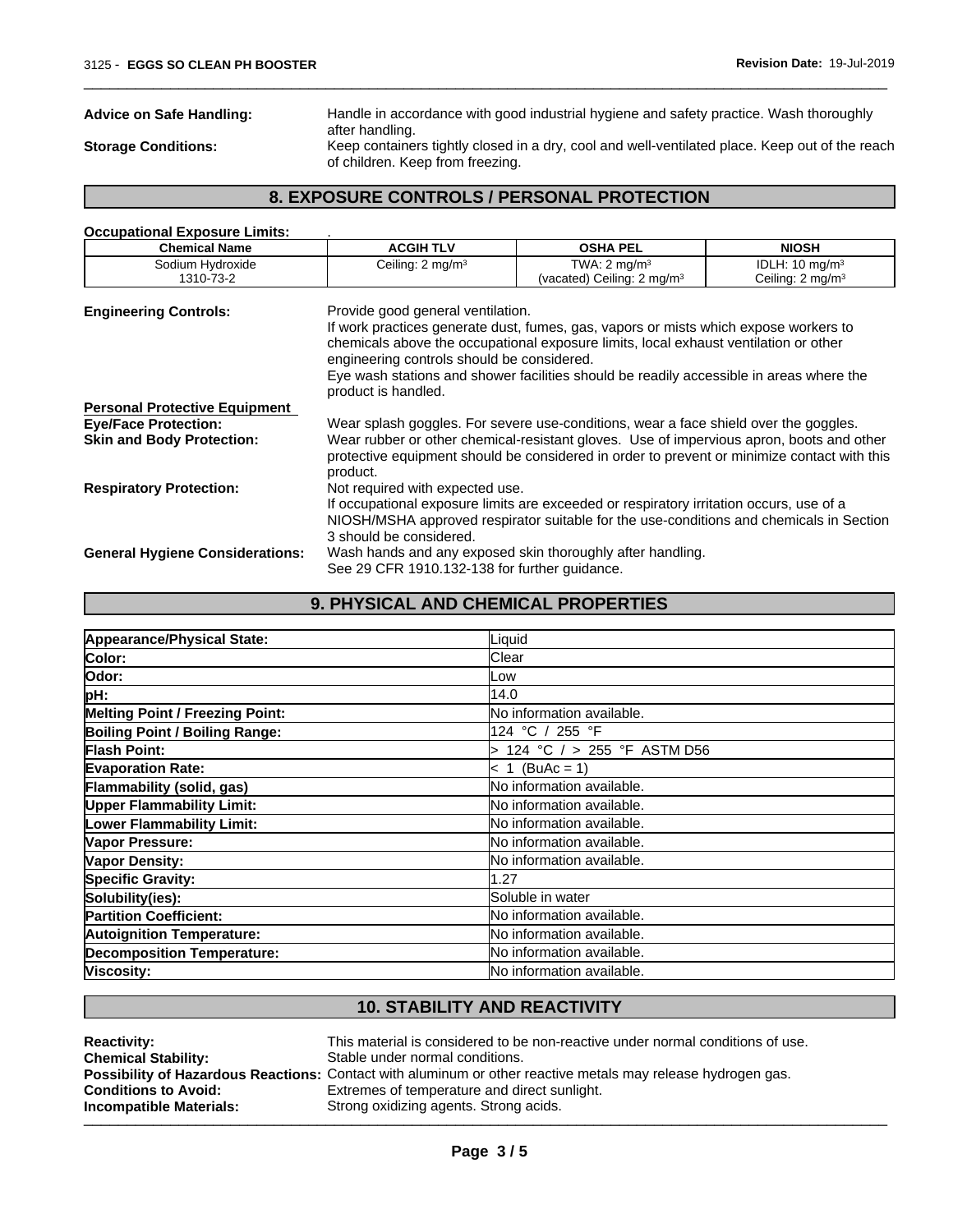**Hazardous Decomposition**

| <b>Products:</b>                                                  |                                                                                                          |
|-------------------------------------------------------------------|----------------------------------------------------------------------------------------------------------|
|                                                                   | <b>11. TOXICOLOGICAL INFORMATION</b>                                                                     |
| <b>Likely Routes of Exposure:</b><br><b>Symptoms of Exposure:</b> | Eyes, Skin, Ingestion, Inhalation.                                                                       |
| -Eye Contact:                                                     | Pain, redness, swelling of the conjunctiva and tissue damage. Eye contact may cause<br>permanent damage. |
| -Skin Contact:                                                    | Pain, redness, blistering and possible chemical burn.                                                    |
| -Inhalation:                                                      | Irritation or damage to the mucus membranes of the respiratory tract. Nasal discomfort and<br>coughing.  |
| -Ingestion:                                                       | Damage or chemical burns to mouth, throat and stomach. Pain, nausea, vomiting and<br>diarrhea.           |
| Immediate, Delayed, Chronic Effects                               |                                                                                                          |
| Product Information:                                              | Data not available or insufficient for classification.                                                   |
| Target Organ Effects:<br><b>Numerical Measures of Toxicity</b>    | -Eyes. Respiratory System. - Skin.                                                                       |
|                                                                   | The following acute toxicity estimates (ATE) are calculated based on the GHS document.                   |
| ATEmix (dermal):                                                  | 5400 mg/kg                                                                                               |

 $\overline{\phantom{a}}$  ,  $\overline{\phantom{a}}$  ,  $\overline{\phantom{a}}$  ,  $\overline{\phantom{a}}$  ,  $\overline{\phantom{a}}$  ,  $\overline{\phantom{a}}$  ,  $\overline{\phantom{a}}$  ,  $\overline{\phantom{a}}$  ,  $\overline{\phantom{a}}$  ,  $\overline{\phantom{a}}$  ,  $\overline{\phantom{a}}$  ,  $\overline{\phantom{a}}$  ,  $\overline{\phantom{a}}$  ,  $\overline{\phantom{a}}$  ,  $\overline{\phantom{a}}$  ,  $\overline{\phantom{a}}$ 

May include carbon monoxide, carbon dioxide (CO2) and other toxic gases or vapors.

### **Component Acute Toxicity Information**

| <b>Chemical Name</b>          | Oral LD50             | Dermal LD50                        | <b>Inhalation LC50</b> |
|-------------------------------|-----------------------|------------------------------------|------------------------|
| Water                         | (Rat)<br>> 90 mL/kg ( | Not Available                      | Not Available          |
| 7732-18-5                     |                       |                                    |                        |
| Sodium Hydroxide<br>1310-73-2 | Not Available         | Rabbit)<br>$= 1350$ mg/kg $\prime$ | Not Available          |

**Carcinogenicity:** No components present at 0.1% or greater are listed as to being carcinogens by ACGIH, IARC, NTP or OSHA.

# **12. ECOLOGICAL INFORMATION**

| <b>Ecotoxicity</b>                                                                                                                                                                                                                                             |                                                                                     |                                                    |                                             |                  |
|----------------------------------------------------------------------------------------------------------------------------------------------------------------------------------------------------------------------------------------------------------------|-------------------------------------------------------------------------------------|----------------------------------------------------|---------------------------------------------|------------------|
| <b>Chemical Name</b>                                                                                                                                                                                                                                           | <b>Algae/Aquatic Plants</b>                                                         | <b>Fish</b>                                        | <b>Toxicity to</b><br><b>Microorganisms</b> | <b>Crustacea</b> |
| Sodium Hydroxide<br>1310-73-2                                                                                                                                                                                                                                  | Not Available                                                                       | 45.4: 96 h Oncorhynchus<br>mykiss mg/L LC50 static | Not Available                               | Not Available    |
| <b>Persistence and Degradability:</b><br><b>Bioaccumulation:</b><br><b>Other Adverse Effects:</b>                                                                                                                                                              | No information available.<br>No information available.<br>No information available. |                                                    |                                             |                  |
|                                                                                                                                                                                                                                                                |                                                                                     | <b>13. DISPOSAL CONSIDERATIONS</b>                 |                                             |                  |
| Dispose of in accordance with federal, state and local regulations.<br><b>Disposal of Wastes:</b><br>Dispose of in accordance with federal, state and local regulations.<br><b>Contaminated Packaging:</b><br><b>US EPA Waste Number:</b><br>D <sub>0</sub> 02 |                                                                                     |                                                    |                                             |                  |
|                                                                                                                                                                                                                                                                |                                                                                     |                                                    |                                             |                  |
|                                                                                                                                                                                                                                                                |                                                                                     | <b>14. TRANSPORT INFORMATION</b>                   |                                             |                  |

| DOT:                         |                                               |
|------------------------------|-----------------------------------------------|
| UN/ID No:                    | 1760                                          |
| <b>Proper Shipping Name:</b> | Corrosive liquids (contains sodium hydroxide) |
| <b>Hazard Class:</b>         |                                               |
| <b>Packing Group:</b>        |                                               |

 $\overline{\phantom{a}}$  ,  $\overline{\phantom{a}}$  ,  $\overline{\phantom{a}}$  ,  $\overline{\phantom{a}}$  ,  $\overline{\phantom{a}}$  ,  $\overline{\phantom{a}}$  ,  $\overline{\phantom{a}}$  ,  $\overline{\phantom{a}}$  ,  $\overline{\phantom{a}}$  ,  $\overline{\phantom{a}}$  ,  $\overline{\phantom{a}}$  ,  $\overline{\phantom{a}}$  ,  $\overline{\phantom{a}}$  ,  $\overline{\phantom{a}}$  ,  $\overline{\phantom{a}}$  ,  $\overline{\phantom{a}}$